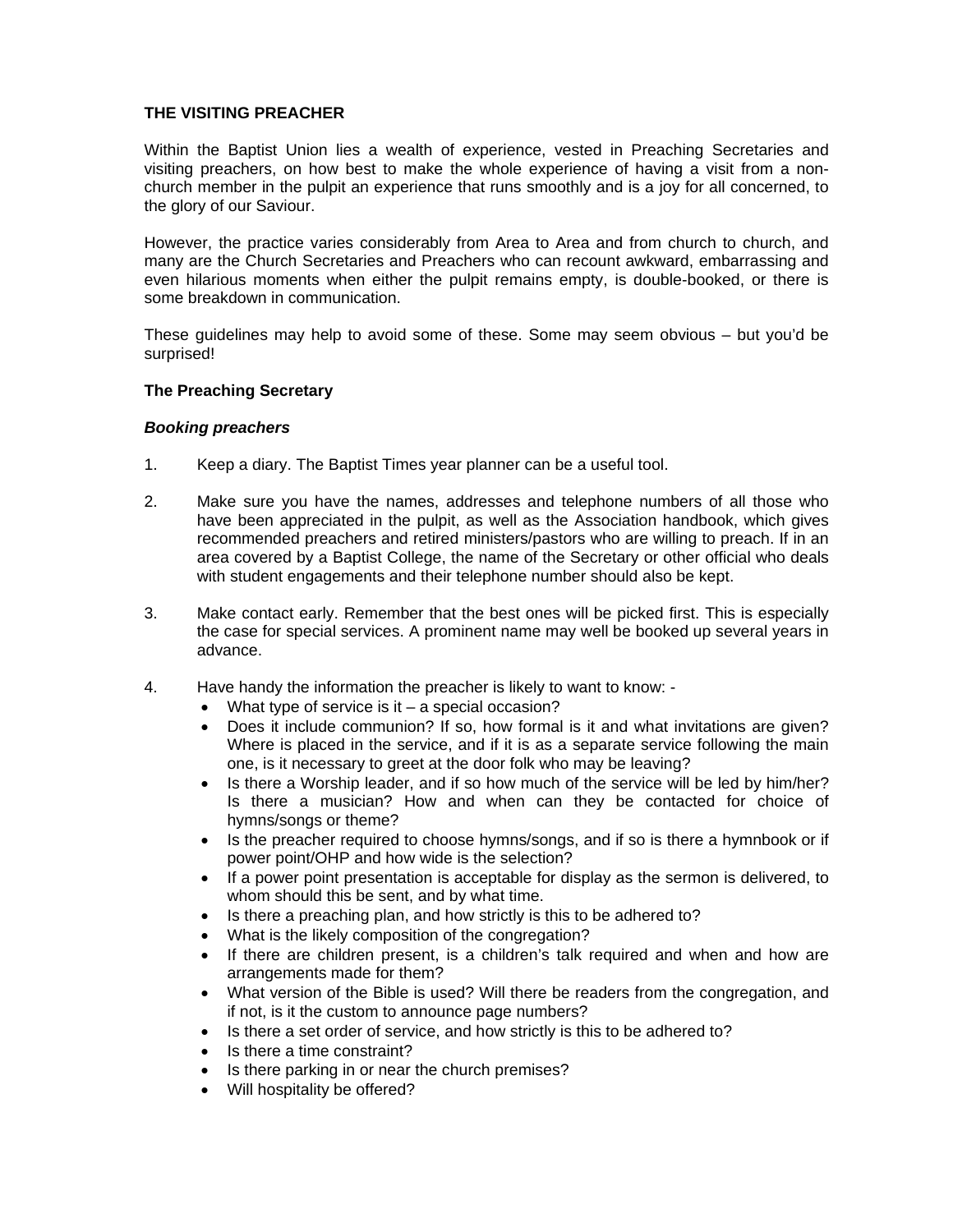5. Send a letter immediately confirming what has been said, and if necessary include a map of the area with the church marked, directions from where the preacher is coming from and details re parking. Say "Thank you."

## *One week before*

- 6. A week before the engagement telephone to confirm.
- 7. Make sure the treasurer will have the appropriate fee available. The fee should comprise both a preaching fee and travel re-imbursement, generally at the lower of the Inland Revenue rates. Be prepared to be generous, but in any case a visiting preacher should never be out of pocket. The preacher may want to refuse payment, but he/she should at least have the freedom to do so.

## *On the day*

- 8. Be at church early to greet the preacher.
- 9. Make sure there is someone available to help carry any equipment.
- 10. Do not desert the visitor and any guest they may bring, but be prepared to show them round. If otherwise busy yourself, make sure there is someone to accompany them.
- 11. Make sure they know where the toilet is!
- 12. Be prepared to offer a cup of tea or coffee.
- 13. Check that the preacher's water is fresh.
- 14. Ensure there is a quiet place for counselling after the service. A deeply troubled person who has been moved by the preacher is not going to want to shout in the preacher's ear.

#### **The Preacher**

#### *Invitations and preparations*

- 1. Keep a diary, and make sure you enter all engagements, including your own family, holidays and other commitments. Remember that an engagement is a sacred appointment. The practice of accepting a "better" engagement later is unacceptable.
- 2. It is always a privilege to be asked to preach.
- 3. As soon as contacted, confirm whether free or not, and enter in the diary immediately.
- 4. Make sure you find out what is required. Some or all of the questions in 4. above may be necessary. Say "Thank you."
- 5. Prepare in good time. A rushed or careless preparation helps no one, least of all yourself. Remember whom you are serving! Surely nothing but the best is good enough. Even if you preach from full notes, make sure you are familiar with them.
- 6. Telephone a week in advance to confirm the engagement, and to advise readings, hymns/songs as necessary.